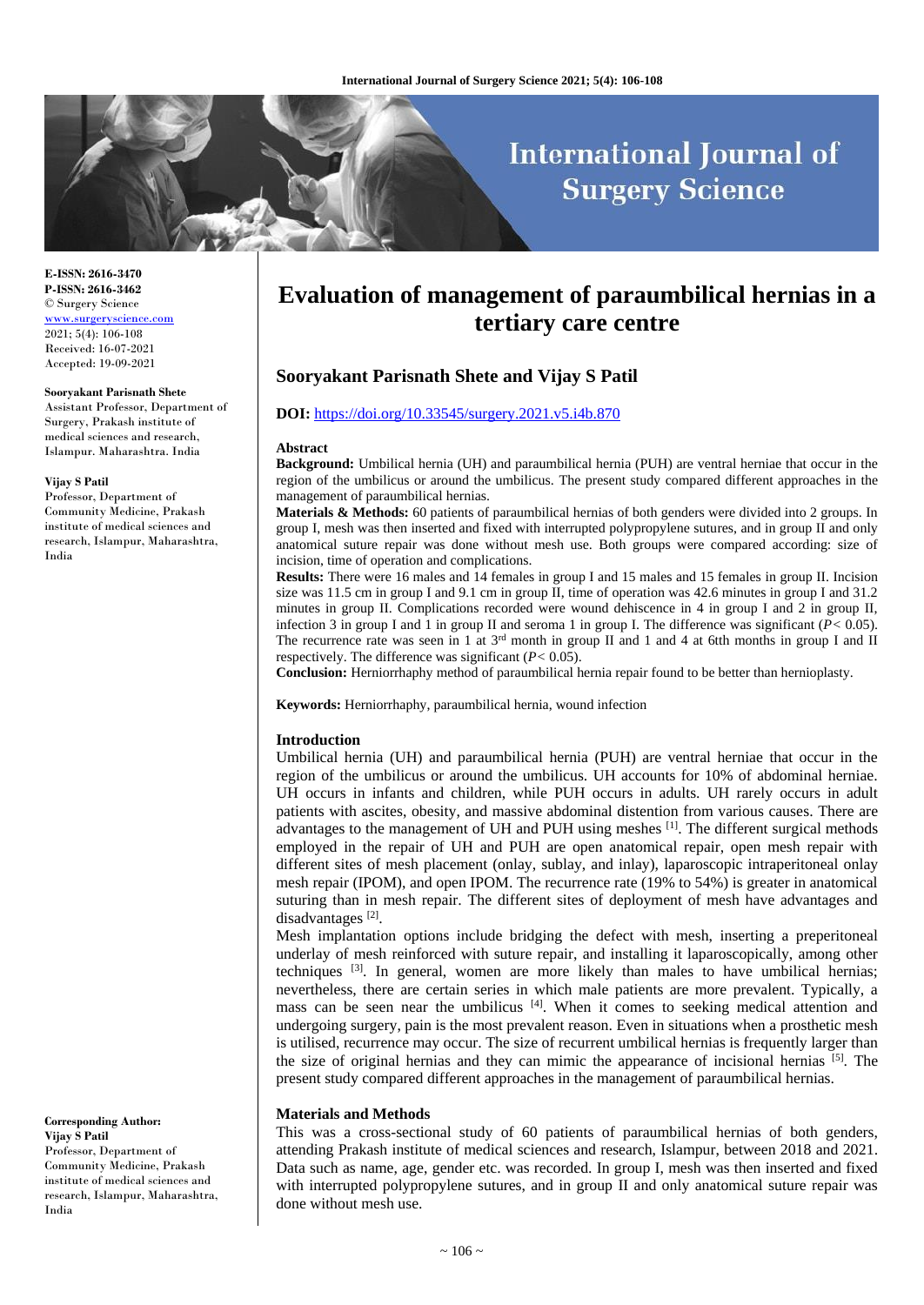Both groups were compared according: size of incision, time of operation, occurrence of wound complications including infection and seroma, recurrence rate and overall cost during the period of follow-up which was six months. All patients were operated on by same surgeon and received a single dose of preoperative prophylactic antibiotic administered intravenously. Data thus obtained were subjected to statistical analysis. P value < 0.05 was considered significant. The data was conducted after obtaining permission from institutional ethical clearance committee of institution.

## **Results**

Table 1 shows that there were 16 males and 14 females in group I and 15 males and 15 females in group II. Table 2, graph 1 shows that incision size was 11.5 cm in group I and 9.1 cm in group II, time of operation was 42.6 minutes in group I and 31.2 minutes in group II. Complications recorded were wound dehiscence in 4 in group I and 2 in group II, infection 3 in group

I and 1 in group II and seroma 1 in group I. The difference was significant  $(P< 0.05)$ . Table 3 shows that recurrence rate was seen in 1 at  $3<sup>rd</sup>$  month in group II and 1 and 4 at  $6<sup>th</sup>$  months in group I and II respectively. The difference was significant (*P<* 0.05).

**Table 1:** Distribution of patients.

| Groups | Group l      | Group II      |
|--------|--------------|---------------|
| Method | Hernioplastv | Herniorrhaphy |
| M∙F    | 16.14        | 15.15         |

**Table 2:** Assessment of parameters.

| <b>Parameters</b>       | <b>Variables</b> | <b>Group I</b> | Group $II \mid P$ value |      |  |
|-------------------------|------------------|----------------|-------------------------|------|--|
| Incision size (cm)      |                  | 11.5           | 9.1                     | 0.05 |  |
| Time of operation (min) |                  | 42.6           | 31.2                    | 0.02 |  |
| Complications           | Wound dehiscence |                |                         |      |  |
|                         | Infection        |                |                         | 0.04 |  |
|                         | Seroma           |                |                         |      |  |



**Graph 1:** Assessment of parameters.

**Table 3:** Evaluation of recurrence rate.

| <b>Follow</b> up      | Group I | <b>Group II</b> | P value |  |
|-----------------------|---------|-----------------|---------|--|
| $3rd$ month           |         |                 |         |  |
| 6 <sup>th</sup> month |         |                 |         |  |

## **Discussion**

Umbilical hernia and PUH are repaired using mesh to avoid recurrence. The laparoscopic IPOM technique is technically demanding <sup>[6]</sup>. The cost of the mesh is high when compared to the mesh used for open hernia. Generally, postoperative pain due to tackers is less than that due to intracorporeal suturing  $[7]$ . However, the open IPOM technique is not technically demanding compared to laparoscopic IPOM. In open mesh repair, the long duration of postoperative stay was attributed to delayed removal of the drainage tube  $[8, 9]$ . Although many surgeons favour open only mesh repair, the postoperative stay and frequency of seroma formation make it a less attractive option <sup>[10]</sup>. The present study compared different approaches in the management of paraumbilical hernias.

In present study, there were 16 males and 14 females in group I and 15 males and 15 females in group II. Kumar et al. [11].

divided 120 patients of paraumbilical hernia into group 1 (paraumbilical hernioplasty with mesh insertion) and group 2 (paraumbilical herniorrhaphy). Gender of patients in both groups: In group  $(1)$ : 25 males  $(41.67\% \text{ of group})$  and 35 females (58.33% of group), while in group (2): 28 males and 32 females with p=0.45. Comparison of age of patients in both groups, it was found that: In both groups the range of age was 24-57 years old. There were significant differences between both groups as regarding operative details. Drain was inserted in only 40 patients of group (2) while all patients of group (1) had drains inserted. Incision size mean in group (1) was about 11.07±1.26 cm. while in group (2) it was only 8.87±0.82 cm. Also, operation time was reduced in herniorrhaphy group with a mean  $31.15\pm3.11$  minutes while in hernioplasty group was  $41.23\pm3.17$ minutes. In comparison between both groups in wound complications, it was found that seroma occurred in 4 patients of group (1) and 2 patients in group (2). Infection occurred in 6 patients in group (1) while only 2 patients in group (2) had wound infection p=0.177. Dehiscence occurred in only 2 patients in group (1). As regarding recurrence rates, both groups had no statistically significant differences during the 6-month